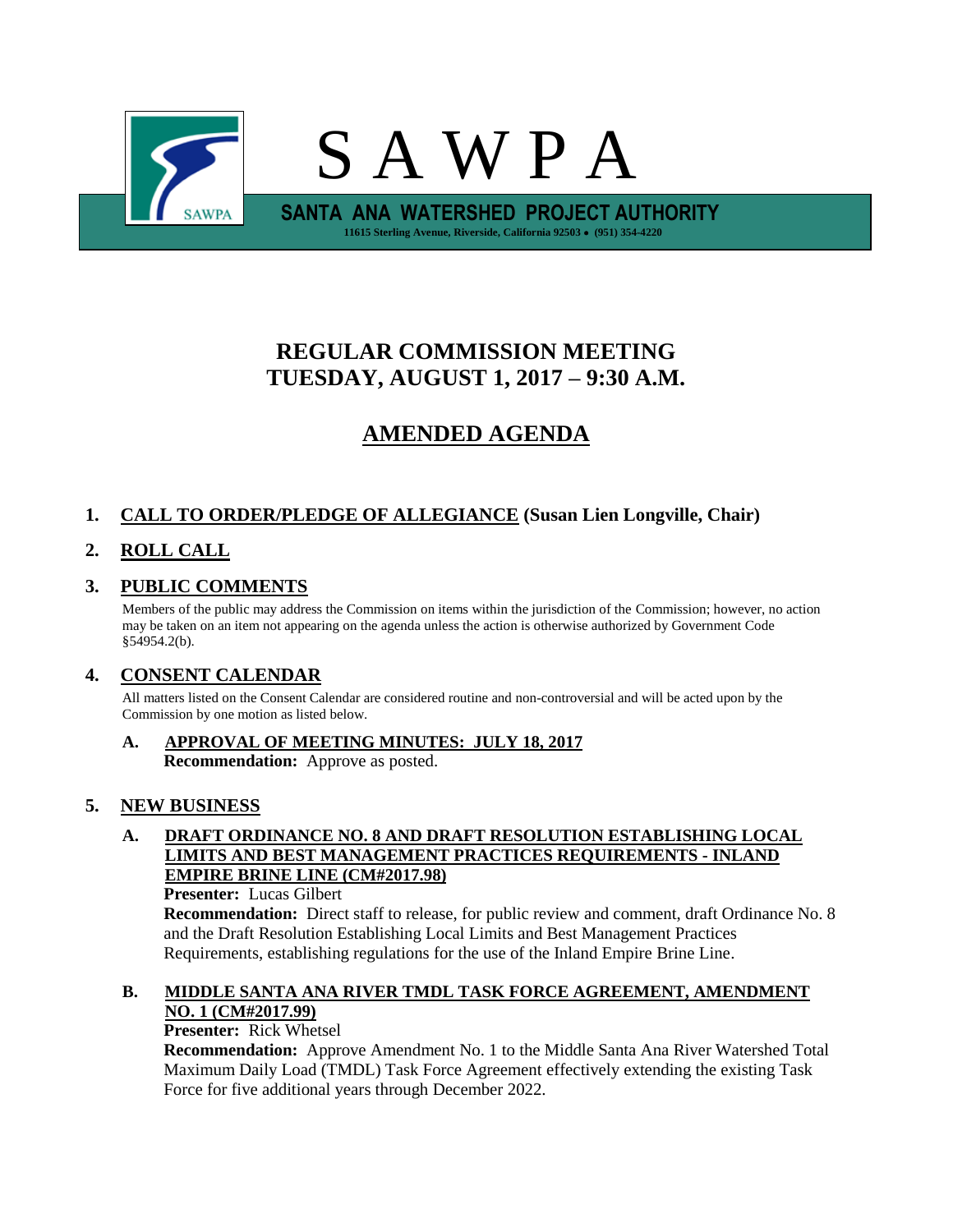### **C. INLAND EMPIRE BRINE LINE REACH V REHABILITATION AND IMPROVEMENT PROJECT PHASE 1 (CM#2017.100)**

#### **Presenter:** David Ruhl

**Recommendation:** Authorize the Interim General Manager to execute Change Order No. 5 with Weka Inc. in an amount not to exceed \$71,605.33 for the Inland Empire Brine Line Reach V Rehabilitation and Improvement Project – Phase 1.

# **D. CANTU RETIREMENT CELEBRATION EVENT, JUNE 22 2017 – FINAL ACCOUNTING (CM#2017.101)**

#### **Presenter:** Rich Haller

**Recommendation:** Authorize staff to reimburse \$3,520.85, in equal amounts not to exceed \$1,173.62, to each of the sponsoring member agencies: SBVMWD, EMWD and WMWD

## **6. INFORMATIONAL REPORTS**

**Recommendation:** Receive for information.

- **A. WATER-ENERGY COMMUNITY ACTION NETWORK PROGRAM UPDATE (CM#2017.91) Presenter:** Mike Antos
- **B. CHAIR'S COMMENTS/REPORT**
- **C. COMMISSIONERS' COMMENTS**

### **D. COMMISSIONERS' REQUEST FOR FUTURE AGENDA ITEMS**

# **7. CLOSED SESSION**

## **A. CONFERENCE WITH LEGAL COUNSEL – EXISTING LITIGATION PURSUANT TO GOVERNMENT CODE SECTION 54956.9(d)(1)**

Name of Case: Spiniello Companies v. Charles King Company, Inc., Santa Ana Watershed Project Authority, The Ohio Casualty Insurance Company (Superior Court of Los Angeles BC616589)

#### **B. PURSUANT TO GOVERNMENT CODE SECTION 54957 – PERSONNEL MATTERS** General Manager

# **8. ADJOURNMENT**

Americans with Disabilities Act: If you require any disability related accommodations to participate in this meeting, please call (951) 354- 4230 or email kberry@sawpa.org. Notification at least 48 hours prior to the meeting will enable staff to make reasonable arrangements to ensure accessibility for this meeting. Requests should specify the nature of the disability and the type of accommodation requested.

Materials related to an item on this agenda submitted to the Commission after distribution of the agenda packet are available for public inspection during normal business hours at the SAWPA office, 11615 Sterling Avenue, Riverside, and available a[t www.sawpa.org,](http://www.sawpa.org/) subject to staff's ability to post documents prior to the meeting.

#### **Declaration of Posting**

I, Kelly Berry, Clerk of the Board of the Santa Ana Watershed Project Authority declare that on Friday, July 28, 2017, a copy of this amended meeting agenda has been uploaded to the SAWPA website at [www.sawpa.org,](http://www.sawpa.org/) posted in SAWPA's office at 11615 Sterling Avenue, Riverside, California and at the Orange County Sanitation District, 10844 Ellis Avenue, Fountain Valley, California.

/s/

Kelly Berry, CMC

\_\_\_\_\_\_\_\_\_\_\_\_\_\_\_\_\_\_\_\_\_\_\_\_\_\_\_\_\_\_\_\_\_\_\_\_\_\_\_